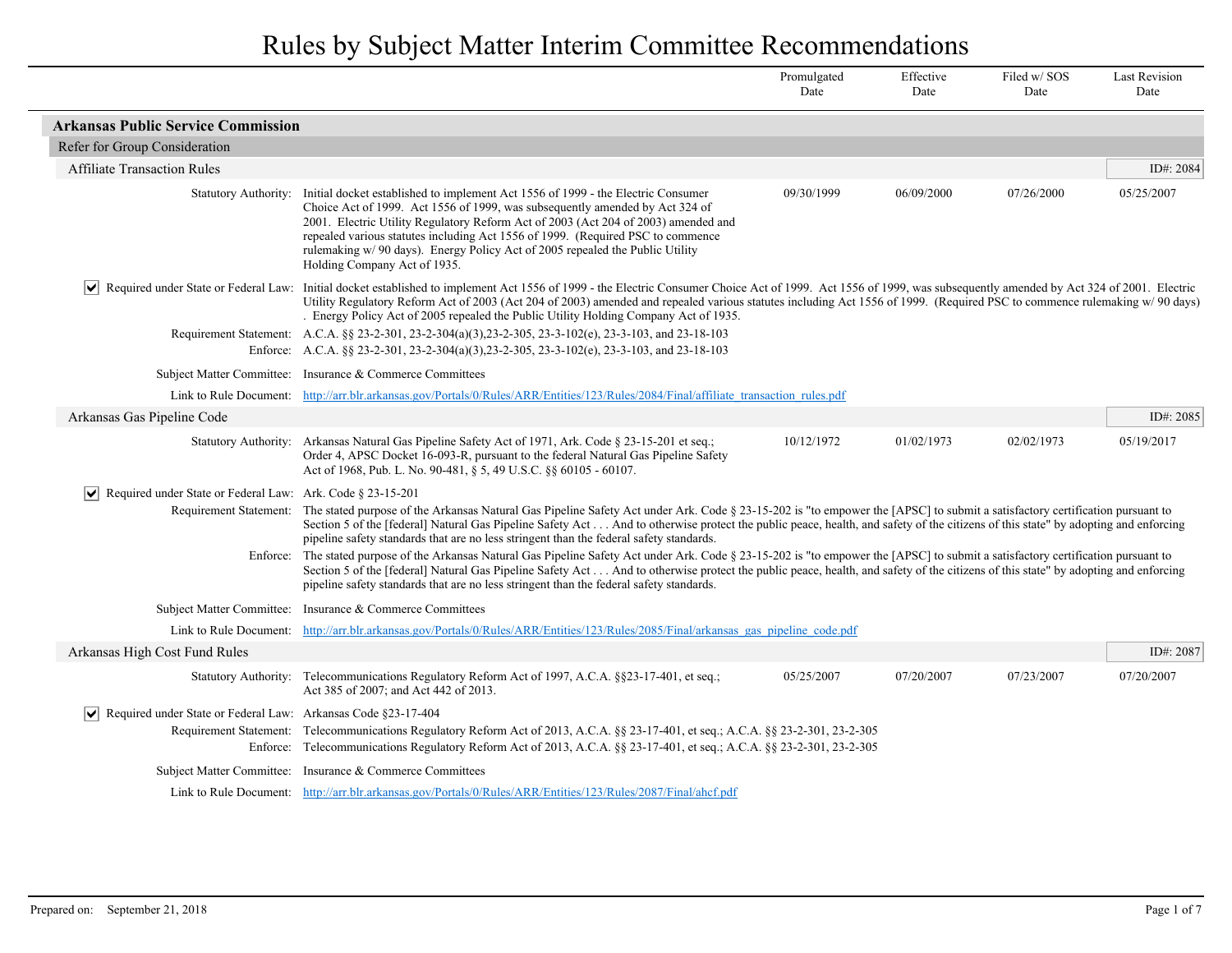|                                                                                                                                                                                                                                           |                                                                                                                                                                                                                                                                                                                                                                                                                                       | Promulgated<br>Date | Effective<br>Date | Filed w/SOS<br>Date | <b>Last Revision</b><br>Date |
|-------------------------------------------------------------------------------------------------------------------------------------------------------------------------------------------------------------------------------------------|---------------------------------------------------------------------------------------------------------------------------------------------------------------------------------------------------------------------------------------------------------------------------------------------------------------------------------------------------------------------------------------------------------------------------------------|---------------------|-------------------|---------------------|------------------------------|
| Arkansas Intrastate Common Carrier Line Pool Rules                                                                                                                                                                                        |                                                                                                                                                                                                                                                                                                                                                                                                                                       |                     |                   |                     | ID#: 2089                    |
|                                                                                                                                                                                                                                           | Statutory Authority: Act 1788 of 2003 (ACA § 23-17-416) and APSC Docket 04-045-R, Order No. 4. ACA<br>$23-17-416$ (c)(1) requires the Commission to adopt rules "relating the the membership,<br>operation, management, and administration of the AICCLP"                                                                                                                                                                             | 03/12/2004          | 06/30/2004        | 07/16/2004          | 06/13/2017                   |
| Required under State or Federal Law: ACA 23-17-416<br>$ \bm{\mathsf{v}} $                                                                                                                                                                 |                                                                                                                                                                                                                                                                                                                                                                                                                                       |                     |                   |                     |                              |
|                                                                                                                                                                                                                                           | Requirement Statement: Subsection c(1) of Arkansas Code § 23-17-416 requires the APSC to "adopt all rules relating to the membership, operation, management, and administration of the AICCLP as it<br>will be constituted after December 31, 2003."                                                                                                                                                                                  |                     |                   |                     |                              |
| Subsection c(1) of Arkansas Code § 23-17-416 requires the APSC to "adopt all rules relating to the membership, operation, management, and administration of the AICCLP as it<br>Enforce:<br>will be constituted after December 31, 2003." |                                                                                                                                                                                                                                                                                                                                                                                                                                       |                     |                   |                     |                              |
|                                                                                                                                                                                                                                           | Subject Matter Committee: Insurance & Commerce Committees                                                                                                                                                                                                                                                                                                                                                                             |                     |                   |                     |                              |
|                                                                                                                                                                                                                                           | Link to Rule Document: http://arr.blr.arkansas.gov/Portals/0/Rules/ARR/Entities/123/Rules/2089/Final/arkansas intrastate common carrier line pool.pdf                                                                                                                                                                                                                                                                                 |                     |                   |                     |                              |
| Arkansas One Call Center Rules                                                                                                                                                                                                            |                                                                                                                                                                                                                                                                                                                                                                                                                                       |                     |                   |                     | ID#: 2092                    |
|                                                                                                                                                                                                                                           | Statutory Authority: Arkansas Underground Facilities Damage Prevention Act, A.C.A. §14-271-101 et seq.;<br>Act 370 of 1989                                                                                                                                                                                                                                                                                                            | 05/08/1989          | 11/27/1989        | 11/30/1989          |                              |
| Required under State or Federal Law: Arkansas Code §14-271-103<br>$ \bm{\mathsf{v}} $                                                                                                                                                     | Requirement Statement: Arkansas Underground Facilities Damage Prevention Act, A.C.A. §14-271-101 et seq.; A.C.A. §§ 23-2-301, 23-2-305<br>Enforce: Arkansas Underground Facilities Damage Prevention Act, A.C.A. §14-271-101 et seq.; A.C.A. §§ 23-2-301, 23-2-305                                                                                                                                                                    |                     |                   |                     |                              |
|                                                                                                                                                                                                                                           | Subject Matter Committee: Insurance & Commerce Committees                                                                                                                                                                                                                                                                                                                                                                             |                     |                   |                     |                              |
|                                                                                                                                                                                                                                           | Link to Rule Document: http://arr.blr.arkansas.gov/Portals/0/Rules/ARR/Entities/123/Rules/2092/Final/arkansas one call center rules.pdf                                                                                                                                                                                                                                                                                               |                     |                   |                     |                              |
| <b>Cogeneration Rules</b>                                                                                                                                                                                                                 |                                                                                                                                                                                                                                                                                                                                                                                                                                       |                     |                   |                     | ID#: 2093                    |
|                                                                                                                                                                                                                                           | Statutory Authority: Arkansas Code § 23-2-305, § 23-4-401, the Energy Conservation Endorsement Act of<br>1977, § 23-3-401 et seq., and APSC Docket No. 81-071-F, Order No. 7                                                                                                                                                                                                                                                          | 03/05/1981          | 02/18/1983        | 02/04/1987          | 02/18/1983                   |
| $ \bm{\mathsf{v}} $                                                                                                                                                                                                                       | Required under State or Federal Law: In 1980, FERC issued its final rules implementing Sect. 210 of PURPA. Those regs require electric utilities to purchase electric power from and sell electric power to qualifying<br>cogeneration and small power production facilities. PSC est. rules to encourage cogenerators and small power producers in Ark. Purpose also included est. rates for purchase from<br>qualifying facilities. |                     |                   |                     |                              |
| Requirement Statement:                                                                                                                                                                                                                    | Prescribed to promote energy conservation and increase supply during the national energy crisis of the late 1970s consistent with the goals and purposes of the fedral Public<br>Utilities Regulatory Power Act of 1978 (PURPA), Pub. L. No. 95-617, 16 U.S.C. § 2601, the APSC approves the tariffs for purchase and sale of electric power to qualifying<br>cogeneration and small power production facilities.                     |                     |                   |                     |                              |
|                                                                                                                                                                                                                                           | Enforce: Prescribed to promote energy conservation and increase supply during the national energy crisis of the late 1970s consistent with the goals and purposes of the fedral Public<br>Utilities Regulatory Power Act of 1978 (PURPA), Pub. L. No. 95-617, 16 U.S.C. § 2601, the APSC approves the tariffs for purchase and sale of electric power to qualifying<br>cogeneration and small power production facilities.            |                     |                   |                     |                              |
|                                                                                                                                                                                                                                           | Subject Matter Committee: Insurance & Commerce Committees                                                                                                                                                                                                                                                                                                                                                                             |                     |                   |                     |                              |
|                                                                                                                                                                                                                                           | Link to Rule Document: http://arr.blr.arkansas.gov/Portals/0/Rules/ARR/Entities/123/Rules/2093/Final/cogeneration rules.pdf                                                                                                                                                                                                                                                                                                           |                     |                   |                     |                              |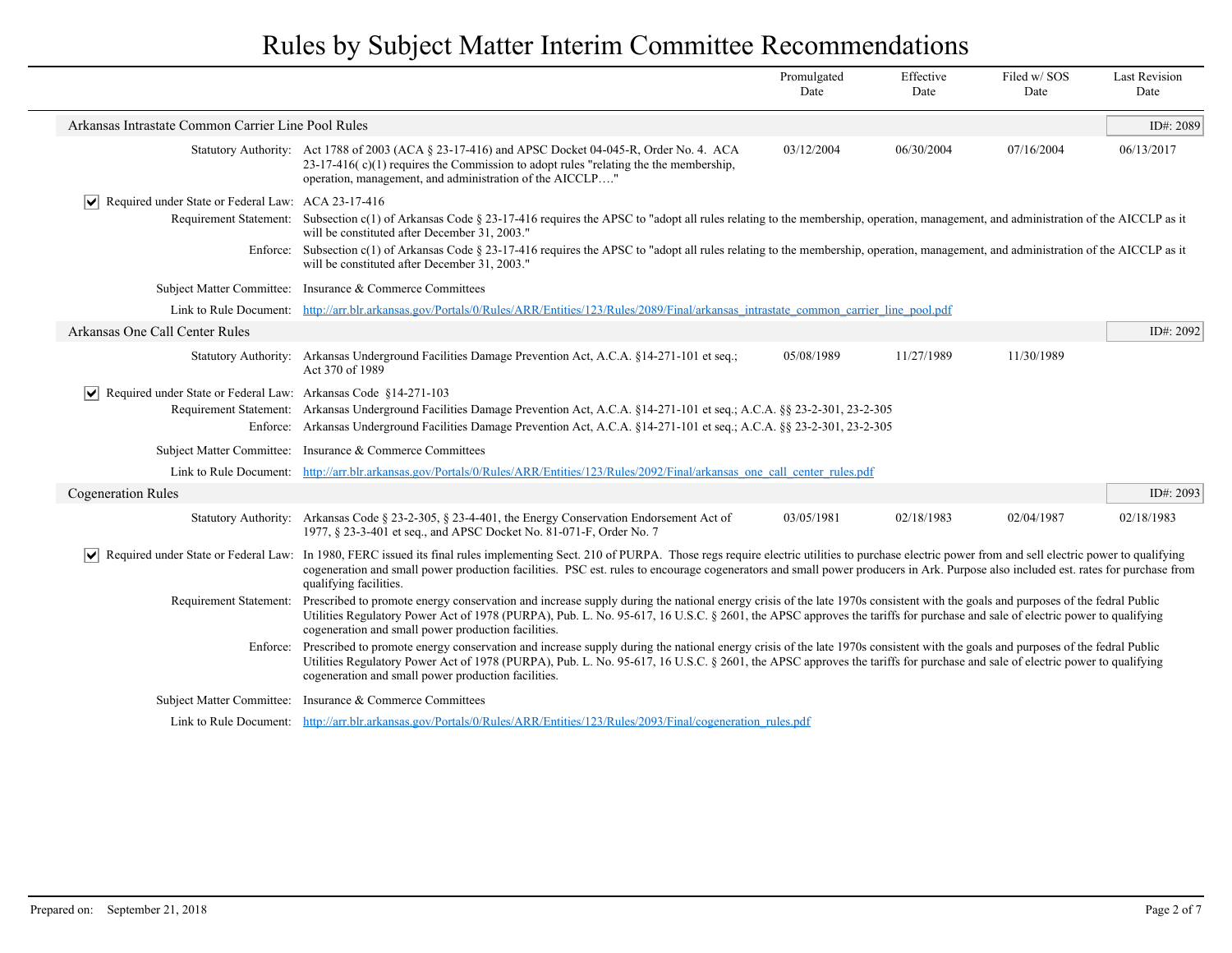|                                                                                            |                                                                                                                                                                                                                                                                                                                                                                                                                                                                                                                                                                                                                                                                                                                                                     | Promulgated<br>Date | Effective<br>Date | Filed w/SOS<br>Date | <b>Last Revision</b><br>Date |
|--------------------------------------------------------------------------------------------|-----------------------------------------------------------------------------------------------------------------------------------------------------------------------------------------------------------------------------------------------------------------------------------------------------------------------------------------------------------------------------------------------------------------------------------------------------------------------------------------------------------------------------------------------------------------------------------------------------------------------------------------------------------------------------------------------------------------------------------------------------|---------------------|-------------------|---------------------|------------------------------|
| General Service Rules                                                                      |                                                                                                                                                                                                                                                                                                                                                                                                                                                                                                                                                                                                                                                                                                                                                     |                     |                   |                     | ID#: $2103$                  |
|                                                                                            | Statutory Authority: Arkansas Code § 23-2-304(a) and § 23-2-305                                                                                                                                                                                                                                                                                                                                                                                                                                                                                                                                                                                                                                                                                     | 11/24/1936          | 11/24/1936        | 02/16/2016          | 02/16/2016                   |
|                                                                                            | $\blacktriangleright$ Required under State or Federal Law: Arkansas Code § 23-2-304(a); Arkansas Code § 23-2-305<br>Requirement Statement: Arkansas Code § 23-2-304(a)(2) and (3) empowers the APSC to "[d]etermine the reasonable, safe, adequate, and sufficient service to be observed, furnished, enforced, or employed<br>by any public utility and to fix this service by its order, rule, or regulation; [and] [a]scertain and fix adequate and reasonable standards, classifications, regulations, practices, and<br>services to be furnished, imposed, observed, and followed by any or all public utilities." Arkansas Code § 23-2-305 provides the APSC general authority to make and amend rules<br>to implement its powers and duties. |                     |                   |                     |                              |
| Enforce:                                                                                   | Arkansas Code § 23-2-304(a)(2) and (3) empowers the APSC to "[d]etermine the reasonable, safe, adequate, and sufficient service to be observed, furnished, enforced, or employed<br>by any public utility and to fix this service by its order, rule, or regulation; [and] [a]scertain and fix adequate and reasonable standards, classifications, regulations, practices, and<br>services to be furnished, imposed, observed, and followed by any or all public utilities." Arkansas Code § 23-2-305 provides the APSC general authority to make and amend rules<br>to implement its powers and duties.                                                                                                                                            |                     |                   |                     |                              |
|                                                                                            | Subject Matter Committee: Insurance & Commerce Committees                                                                                                                                                                                                                                                                                                                                                                                                                                                                                                                                                                                                                                                                                           |                     |                   |                     |                              |
|                                                                                            | Link to Rule Document: http://arr.blr.arkansas.gov/Portals/0/Rules/ARR/Entities/123/Rules/2103/Final/general service rules.pdf                                                                                                                                                                                                                                                                                                                                                                                                                                                                                                                                                                                                                      |                     |                   |                     |                              |
| Market Valuation Rules for Telephone Companies                                             |                                                                                                                                                                                                                                                                                                                                                                                                                                                                                                                                                                                                                                                                                                                                                     |                     |                   |                     | ID#: 2106                    |
|                                                                                            | Statutory Authority: Ark. Code Ann. §§26-26-1601 et seq., Ark. Code Ann. §§ 23-2-301, 23-2-305                                                                                                                                                                                                                                                                                                                                                                                                                                                                                                                                                                                                                                                      | 08/04/1981          | 01/05/1983        | 02/20/1998          | 02/12/1998                   |
| VI<br>Enforce:                                                                             | Required under State or Federal Law: Ark. Code Ann. §§26-26-1601 et seq., Ark. Code Ann. §§ 23-2-301, 23-2-305<br>Requirement Statement: Ark. Code Ann. 26-26-1601 et seq. requires property owned and/or controlled by a telephone company in Arkansas to be assessed for ad valorem tax purposes by the Tax Division<br>of the Commission.<br>Ark. Code Ann. 26-26-1601 et seq. requires property owned and/or controlled by a telephone company in Arkansas to be assessed for ad valorem tax purposes by the Tax Division<br>of the Commission.                                                                                                                                                                                                 |                     |                   |                     |                              |
|                                                                                            | Subject Matter Committee: Insurance & Commerce Committees                                                                                                                                                                                                                                                                                                                                                                                                                                                                                                                                                                                                                                                                                           |                     |                   |                     |                              |
|                                                                                            | Link to Rule Document: http://arr.blr.arkansas.gov/Portals/0/Rules/ARR/Entities/123/Rules/2106/Final/market valuation telephone.pdf                                                                                                                                                                                                                                                                                                                                                                                                                                                                                                                                                                                                                 |                     |                   |                     |                              |
| Natural Gas Procurement Plan Rules                                                         |                                                                                                                                                                                                                                                                                                                                                                                                                                                                                                                                                                                                                                                                                                                                                     |                     |                   |                     | ID#: 2108                    |
|                                                                                            | Statutory Authority: Ark. Code Ann. $\S$ 23-2-301, 23-2-304(a)(1), & 23-2-305.                                                                                                                                                                                                                                                                                                                                                                                                                                                                                                                                                                                                                                                                      | 01/31/2001          | 04/19/2002        | 05/03/2002          | 04/19/2002                   |
| VI                                                                                         | Required under State or Federal Law: Ark. Code Ann. §§ 23-15-103, 23-2-301, 23-2-304(a)(1), & 23-2-305.<br>Requirement Statement: To implement policy principles consistent with Ark. Code Ann. 23-15-103, the "Least Cost Purchasing Statute."<br>Enforce: To implement policy principles consistent with Ark. Code Ann. 23-15-103, the "Least Cost Purchasing Statute." Ark. Code Ann. §§ 23-2-301, 23-2-304(a)(1), & 23-2-305.                                                                                                                                                                                                                                                                                                                   |                     |                   |                     |                              |
| Subject Matter Committee:                                                                  | Insurance & Commerce Committees                                                                                                                                                                                                                                                                                                                                                                                                                                                                                                                                                                                                                                                                                                                     |                     |                   |                     |                              |
| Link to Rule Document:                                                                     | http://arr.blr.arkansas.gov/Portals/0/Rules/ARR/Entities/123/Rules/2108/Final/rulesnatgasprocureplanrules.pdf                                                                                                                                                                                                                                                                                                                                                                                                                                                                                                                                                                                                                                       |                     |                   |                     |                              |
| Net Metering Rules                                                                         |                                                                                                                                                                                                                                                                                                                                                                                                                                                                                                                                                                                                                                                                                                                                                     |                     |                   |                     | ID#: $2110$                  |
|                                                                                            | Statutory Authority: Arkansas Renewable Energy Development Act of 2001 (Arkansas Code § 23-18-601,<br>et seq) as amended by Act 827 of 2015.                                                                                                                                                                                                                                                                                                                                                                                                                                                                                                                                                                                                        | 03/15/2002          | 07/26/2002        | 09/16/2002          | 09/15/2017                   |
| $\triangleright$ Required under State or Federal Law: Arkansas Code § § 23-18-601, et seq. | Requirement Statement: Arkansas Code § 23-18-604(b) requires the APSC "to establish appropriate rates, terms, and conditions for net-metering contracts" consistent with specific statutory mandates and<br>guidelines.<br>Enforce: Arkansas Code § 23-18-604(b) requires the APSC "to establish appropriate rates, terms, and conditions for net-metering contracts" consistent with specific stautory mandates and<br>guidelines.                                                                                                                                                                                                                                                                                                                 |                     |                   |                     |                              |
|                                                                                            | Subject Matter Committee: Insurance & Commerce Committees                                                                                                                                                                                                                                                                                                                                                                                                                                                                                                                                                                                                                                                                                           |                     |                   |                     |                              |
|                                                                                            | Link to Rule Document: http://arr.blr.arkansas.gov/Portals/0/Rules/ARR/Entities/123/Rules/2110/Final/net metering rules.pdf                                                                                                                                                                                                                                                                                                                                                                                                                                                                                                                                                                                                                         |                     |                   |                     |                              |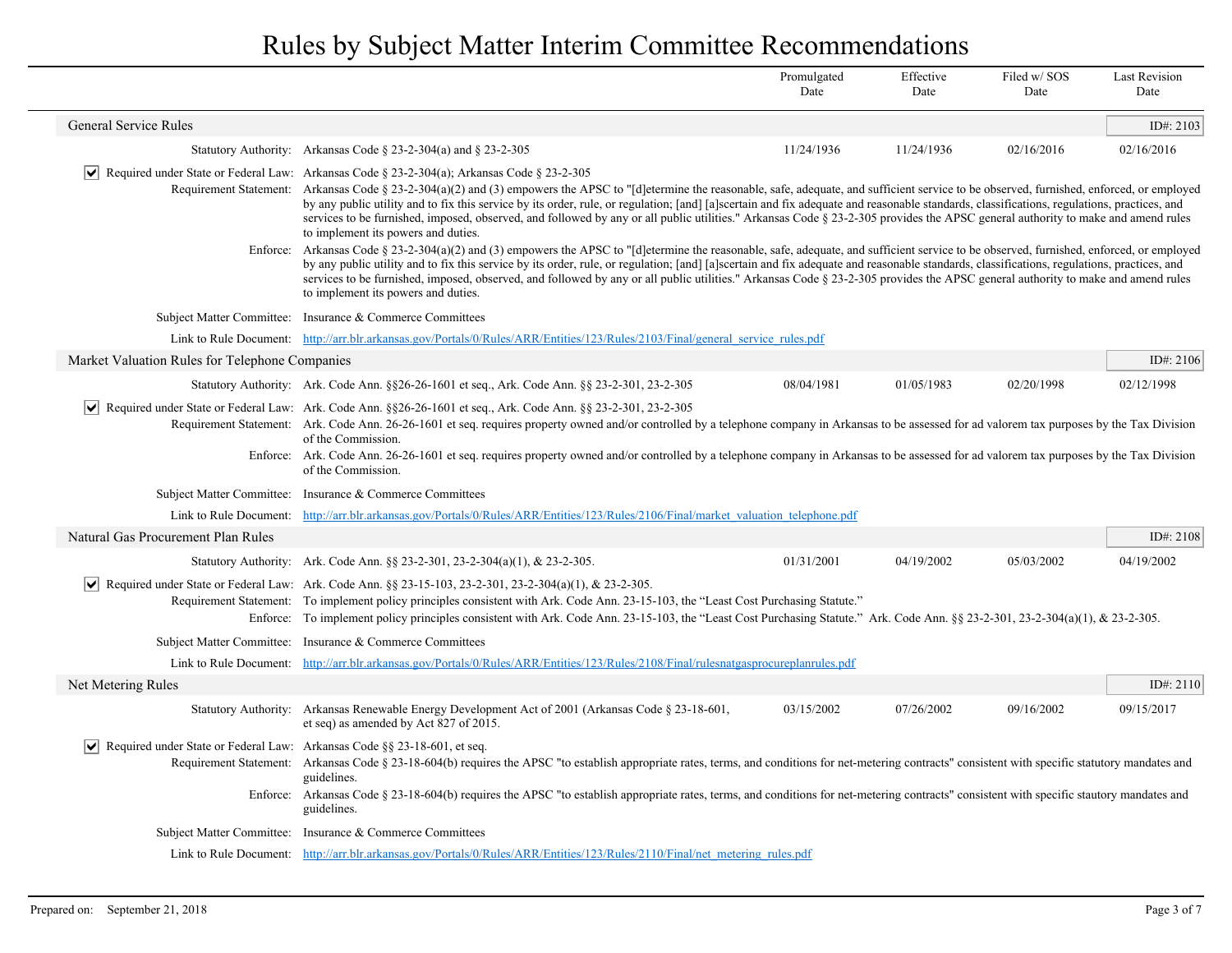|                                                                                        |                                                                                                                                                                                                                                                                                                                                                                                                                                                                                                                                                                                                                                                                                                                                                                                                                                                   | Promulgated<br>Date | Effective<br>Date | Filed w/SOS<br>Date | <b>Last Revision</b><br>Date |
|----------------------------------------------------------------------------------------|---------------------------------------------------------------------------------------------------------------------------------------------------------------------------------------------------------------------------------------------------------------------------------------------------------------------------------------------------------------------------------------------------------------------------------------------------------------------------------------------------------------------------------------------------------------------------------------------------------------------------------------------------------------------------------------------------------------------------------------------------------------------------------------------------------------------------------------------------|---------------------|-------------------|---------------------|------------------------------|
| Pole Attachment Rules                                                                  |                                                                                                                                                                                                                                                                                                                                                                                                                                                                                                                                                                                                                                                                                                                                                                                                                                                   |                     |                   |                     | ID#: 2123                    |
| <b>Statutory Authority:</b>                                                            | Act 740 of 2007 - An Act to Vest the Arkansas Public Service Commission with<br>Jurisdiction Over Pole Attachment Agreements and Disputes Among Utilties<br>Regarding Pole Attachments(A.C.A. 23-4-1001, et. seq, as amended by Act 827 of<br>2015.)                                                                                                                                                                                                                                                                                                                                                                                                                                                                                                                                                                                              | 04/17/2008          | 07/30/2008        | 09/02/2008          | 05/19/2017                   |
| $ \mathbf{v} $ Required under State or Federal Law: Arkansas Code § 23-4-1001, et seq. | Requirement Statement: Arkansas Code § 23-4-1003(b)(1) requires the APSC "to develop rules necessary for the effective regulation of the rates, terms, and conditions upon which a public utility shall<br>provide access for a pole attachment" consistent with specific stautory mandates and guidelines.<br>Enforce: Arkansas Code § 23-4-1003(b)(1) requires the APSC "to develop rules necessary for the effective regulation of the rates, terms, and conditions upon which a public utility shall<br>provide access for a pole attachment" consistent with specific stautory mandates and guidelines.                                                                                                                                                                                                                                      |                     |                   |                     |                              |
|                                                                                        | Subject Matter Committee: Insurance & Commerce Committees                                                                                                                                                                                                                                                                                                                                                                                                                                                                                                                                                                                                                                                                                                                                                                                         |                     |                   |                     |                              |
|                                                                                        | Link to Rule Document: http://arr.blr.arkansas.gov/Portals/0/Rules/ARR/Entities/123/Rules/2123/Final/pole attachment rules.pdf                                                                                                                                                                                                                                                                                                                                                                                                                                                                                                                                                                                                                                                                                                                    |                     |                   |                     |                              |
| Resource planning guidelines for electric utilities                                    |                                                                                                                                                                                                                                                                                                                                                                                                                                                                                                                                                                                                                                                                                                                                                                                                                                                   |                     |                   |                     | ID#: 2124                    |
|                                                                                        | Statutory Authority: Electric Utility Regulatory Reform Act of 2003 (Act 204 of 2013, Codified at A.C.A.<br>$23 - 18 - 106$ ;                                                                                                                                                                                                                                                                                                                                                                                                                                                                                                                                                                                                                                                                                                                     | 05/09/2003          | 01/04/2007        | 05/24/2007          | 01/04/2007                   |
| M                                                                                      | Required under State or Federal Law: Electric Utility Regulatory Reform Act of 2003 (codified at A.C.A. 23-18-106) and federal Energy Policy Act of 2005 and the Public Utility Regulatory Policies Act of 1978<br>(PURPA).                                                                                                                                                                                                                                                                                                                                                                                                                                                                                                                                                                                                                       |                     |                   |                     |                              |
|                                                                                        | Requirement Statement: Electric Utility Regulatory Reform Act of 2003 (codified at A.C.A. 23-18-106) and federal Energy Policy Act of 2005 and the Public Utility Regulatory Policies Act of 1978<br>(PURPA).                                                                                                                                                                                                                                                                                                                                                                                                                                                                                                                                                                                                                                     |                     |                   |                     |                              |
|                                                                                        | Enforce: Electric Utility Regulatory Reform Act of 2003 (codified at A.C.A. 23-18-106) and federal Energy Policy Act of 2005 and the Public Utility Regulatory Policies Act of 1978<br>(PURPA). APSC must approve processes by which utilities engage in resource planning; acquire energy, capacity, and generation assets; and utilize alternative methods to serve<br>customers.                                                                                                                                                                                                                                                                                                                                                                                                                                                               |                     |                   |                     |                              |
|                                                                                        | Subject Matter Committee: Insurance & Commerce Committees                                                                                                                                                                                                                                                                                                                                                                                                                                                                                                                                                                                                                                                                                                                                                                                         |                     |                   |                     |                              |
|                                                                                        | Link to Rule Document: http://arr.blr.arkansas.gov/Portals/0/Rules/ARR/Entities/123/Rules/2124/Final/resource plan guid for elec 06-028-R 1-7-07.pdf                                                                                                                                                                                                                                                                                                                                                                                                                                                                                                                                                                                                                                                                                              |                     |                   |                     |                              |
|                                                                                        | Rules and Regulations governing promotional practices of electric and gas public utilities                                                                                                                                                                                                                                                                                                                                                                                                                                                                                                                                                                                                                                                                                                                                                        |                     |                   |                     | ID#: 2125                    |
|                                                                                        | Statutory Authority: Ark. Code Ann. §§ 23-2-301, 23-2-304(a)(1), & 23-2-305.                                                                                                                                                                                                                                                                                                                                                                                                                                                                                                                                                                                                                                                                                                                                                                      | 06/08/1970          | 06/29/1971        | 01/27/1994          | 01/25/1994                   |
| $ \vee $ Required under State or Federal Law: Ark. Code Ann. 23-2-304(a)               | Requirement Statement: Per Ark. Code Ann. 23-2-304(a), APSC is to fix just and reasonable rates, determine reasonable service to be furnished, and ascertain standards to be observed by utilities. APSC<br>must ensure under Ark. Code Ann. 23-3-401 et seq. that promotional practices are not unduly discriminatory or anti-competitive.<br>Enforce: Ark. Code Ann. 88 23-2-301, 23-2-304(a)(1), & 23-2-305. Per Ark. Code Ann. 23-2-304(a), APSC is to fix just and reasonable rates, determine reasonable service to be furnished,<br>and ascertain standards to be observed by utilities. Rules advance the welfare of all consumers by prohibiting all promotional practices unless they are not unduly discriminatory or<br>anti-competitive and serve the purposes of energy conservation pursuant to Ark. Code Ann. §§ 23-3-401 et seq. |                     |                   |                     |                              |
|                                                                                        | Subject Matter Committee: Insurance & Commerce Committees                                                                                                                                                                                                                                                                                                                                                                                                                                                                                                                                                                                                                                                                                                                                                                                         |                     |                   |                     |                              |
|                                                                                        | Link to Rule Document: http://arr.blr.arkansas.gov/Portals/0/Rules/ARR/Entities/123/Rules/2125/Final/prompractice-gas-electric pt 1.pdf                                                                                                                                                                                                                                                                                                                                                                                                                                                                                                                                                                                                                                                                                                           |                     |                   |                     |                              |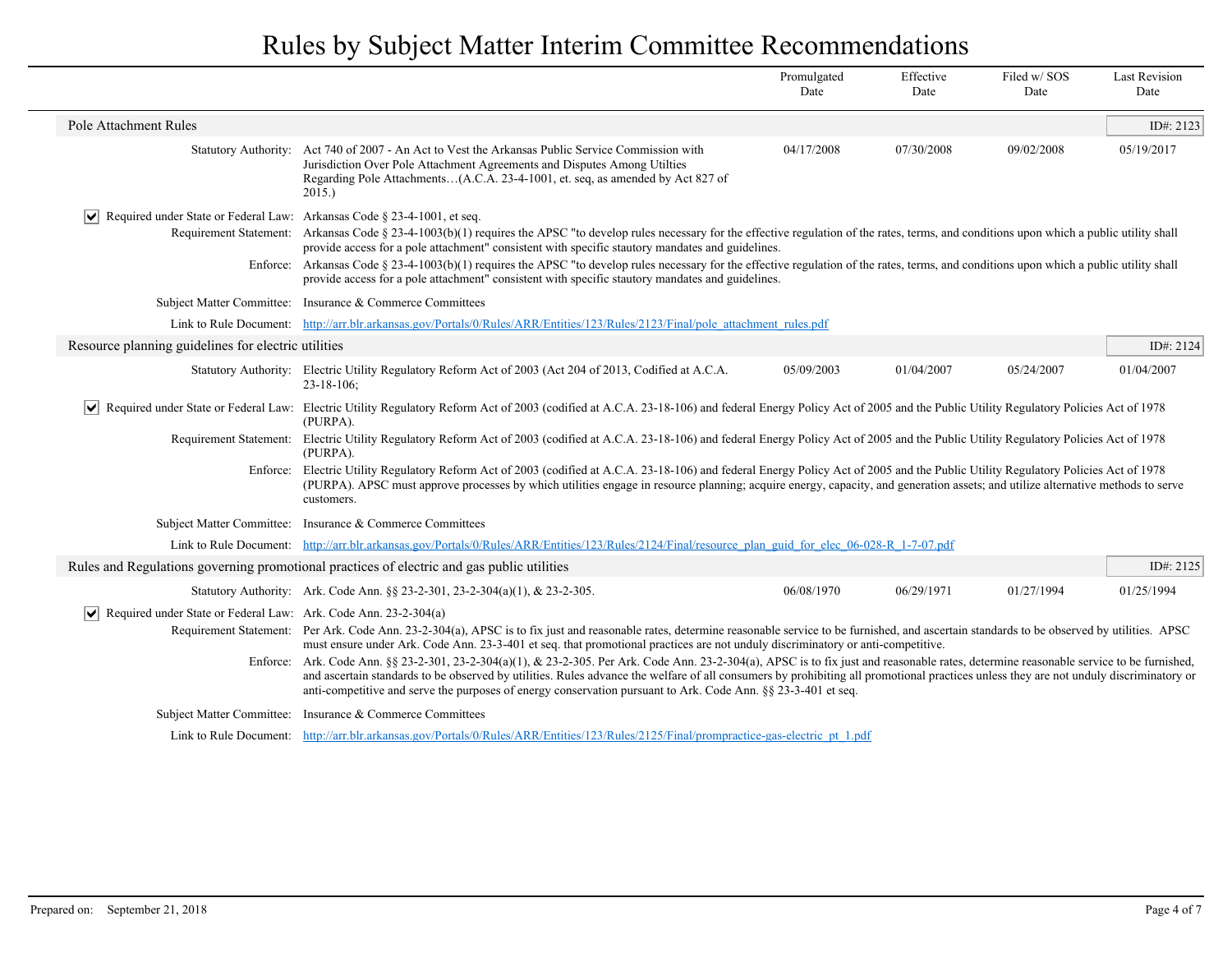|                                                                                            |                                                                                                                                                                                                                                                                                                                                                                                                                                                                                                                                                                      | Promulgated<br>Date | Effective<br>Date | Filed w/SOS<br>Date | <b>Last Revision</b><br>Date |  |  |  |
|--------------------------------------------------------------------------------------------|----------------------------------------------------------------------------------------------------------------------------------------------------------------------------------------------------------------------------------------------------------------------------------------------------------------------------------------------------------------------------------------------------------------------------------------------------------------------------------------------------------------------------------------------------------------------|---------------------|-------------------|---------------------|------------------------------|--|--|--|
| Rules for Conservation and energy efficiency programs                                      |                                                                                                                                                                                                                                                                                                                                                                                                                                                                                                                                                                      |                     |                   |                     | ID#: 2126                    |  |  |  |
|                                                                                            | Statutory Authority: Energy Conservation Endorsement Act of 1997, Arkansas Code § 23-3-401, et seq.;<br>Arkansas Code § 23-2-301, et seq. and § 23-4-101 et seq.; 16 U.S.C. § 2621                                                                                                                                                                                                                                                                                                                                                                                   | 01/12/2006          | 01/11/2007        | 05/31/2007          | 05/20/2014                   |  |  |  |
| $ \vee $ Required under State or Federal Law: Arkansas Code Ann § 23-3-405.                |                                                                                                                                                                                                                                                                                                                                                                                                                                                                                                                                                                      |                     |                   |                     |                              |  |  |  |
|                                                                                            | Requirement Statement: The General Assembly's recognition in Arkansas Code § 23-3-402 that the "overriding public interest in the conservation of natural gas and oil, as well as the use of alternative<br>forms of energy, is undisputable" and the APSC's finding that the promotion of energy efficiency and implementation of energy efficiency programs is necessary "[d]ue to the<br>current level and expected increases in energy prices for both infrastructure investment and commodity purchases." APSC Rules for Conservation and Energy Efficiency, §1 |                     |                   |                     |                              |  |  |  |
|                                                                                            | Enforce: The General Assembly's recognition in Arkansas Code § 23-3-402 that the "overriding public interest in the conservation of natural gas and oil, as well as the use of alternative<br>forms of energy, is undisputable" and the APSC's finding that the promotion of energy efficiency and implementation of energy efficiency programs is necessary "[d]ue to the<br>current level and expected increases in energy prices for both infrastructure investment and commodity purchases." APSC Rules for Conservation and Energy Efficiency, § 1.             |                     |                   |                     |                              |  |  |  |
| <b>Subject Matter Committee:</b>                                                           | Insurance & Commerce Committees                                                                                                                                                                                                                                                                                                                                                                                                                                                                                                                                      |                     |                   |                     |                              |  |  |  |
| Link to Rule Document:                                                                     | http://arr.blr.arkansas.gov/Portals/0/Rules/ARR/Entities/123/Rules/2126/Final/energy conservation rules 06-004-R.pdf                                                                                                                                                                                                                                                                                                                                                                                                                                                 |                     |                   |                     |                              |  |  |  |
| Rules of Practice & Procedure                                                              |                                                                                                                                                                                                                                                                                                                                                                                                                                                                                                                                                                      |                     |                   |                     | ID#: 2127                    |  |  |  |
|                                                                                            | Statutory Authority: Section 8(c) of Act 324 of 1935 (codified at A.C.A. § 23-2-301)                                                                                                                                                                                                                                                                                                                                                                                                                                                                                 | 04/20/1935          | 07/01/1935        | 06/24/2015          | 04/10/2015                   |  |  |  |
| $ \vee $<br>Required under State or Federal Law: A.C.A. § 23-2-301, 23-2-305               |                                                                                                                                                                                                                                                                                                                                                                                                                                                                                                                                                                      |                     |                   |                     |                              |  |  |  |
| Requirement Statement:                                                                     | Per A.C.A. § 23-2-301, the General Assembly made it the Commission's duty to supervise and regulate every public utility and to do all things that may be necessary or expedient<br>in the exercise of such power and jurisdiction or in the discharge of its duty. In addition, A.C.A § 23-2-305 authorizes the APSC to make rules pertaining to practice and procedure<br>before the commission. The Rules of Practice and Procedure provide the procedures for all proceedings before the APSC.                                                                   |                     |                   |                     |                              |  |  |  |
|                                                                                            | Enforce: Per A.C.A. § 23-2-301, the General Assembly made it the Commission's duty to supervise and regulate every public utility and to do all things that may be necessary or expedient<br>in the exercise of such power and jurisdiction or in the discharge of its duty. In addition, A.C.A § 23-2-305 authorizes the APSC to make rules pertaining to practice and procedure<br>before the commission. The Rules of Practice and Procedure provide the procedures for all proceedings before the APSC.                                                          |                     |                   |                     |                              |  |  |  |
| <b>Subject Matter Committee:</b>                                                           | Insurance & Commerce Committees                                                                                                                                                                                                                                                                                                                                                                                                                                                                                                                                      |                     |                   |                     |                              |  |  |  |
|                                                                                            | Link to Rule Document: http://arr.blr.arkansas.gov/Portals/0/Rules/ARR/Entities/123/Rules/2127/Final/Rules Of Practice Procedure2015.pdf                                                                                                                                                                                                                                                                                                                                                                                                                             |                     |                   |                     |                              |  |  |  |
| Special Rules Electric                                                                     |                                                                                                                                                                                                                                                                                                                                                                                                                                                                                                                                                                      |                     |                   |                     | ID#: $2128$                  |  |  |  |
|                                                                                            | Statutory Authority: Section 8(c) of Act 324 of 1935 (codified at A.C.A. $\S$ 23-2-301)                                                                                                                                                                                                                                                                                                                                                                                                                                                                              | 04/24/1936          | 01/01/1937        | 10/01/2007          | 09/26/2007                   |  |  |  |
| $\triangledown$ Required under State or Federal Law: A.C.A. § 23-2-301, 23-2-304, 23-2-305 |                                                                                                                                                                                                                                                                                                                                                                                                                                                                                                                                                                      |                     |                   |                     |                              |  |  |  |
|                                                                                            | Requirement Statement: Per A.C.A. § 23-2-301, the General Assembly made it the Commission's duty to supervise and regulate every public utility and to do all things that may be necessary or expedient<br>in the exercise of such power and jurisdiction or in the discharge of its duty. A.C.A § 23-2-304 enables the Commission to determine services to be furnished, ascertain standards<br>for measurement of supply and service conditions, and prescribe regulations for testing and measurement of service.                                                 |                     |                   |                     |                              |  |  |  |
|                                                                                            | Enforce: Per A.C.A. § 23-2-301, the General Assembly made it the Commission's duty to supervise and regulate every public utility and to do all things that may be necessary or expedient<br>in the exercise of such power and jurisdiction or in the discharge of its duty. A.C.A § 23-2-304 enables the Commission to determine services to be furnished, ascertain standards<br>for measurement of supply and service conditions, and prescribe regulations for testing and measurement of service.                                                               |                     |                   |                     |                              |  |  |  |
| <b>Subject Matter Committee:</b>                                                           | Insurance & Commerce Committees                                                                                                                                                                                                                                                                                                                                                                                                                                                                                                                                      |                     |                   |                     |                              |  |  |  |
|                                                                                            | Link to Rule Document: http://arr.blr.arkansas.gov/Portals/0/Rules/ARR/Entities/123/Rules/2128/Final/special rules electric.pdf                                                                                                                                                                                                                                                                                                                                                                                                                                      |                     |                   |                     |                              |  |  |  |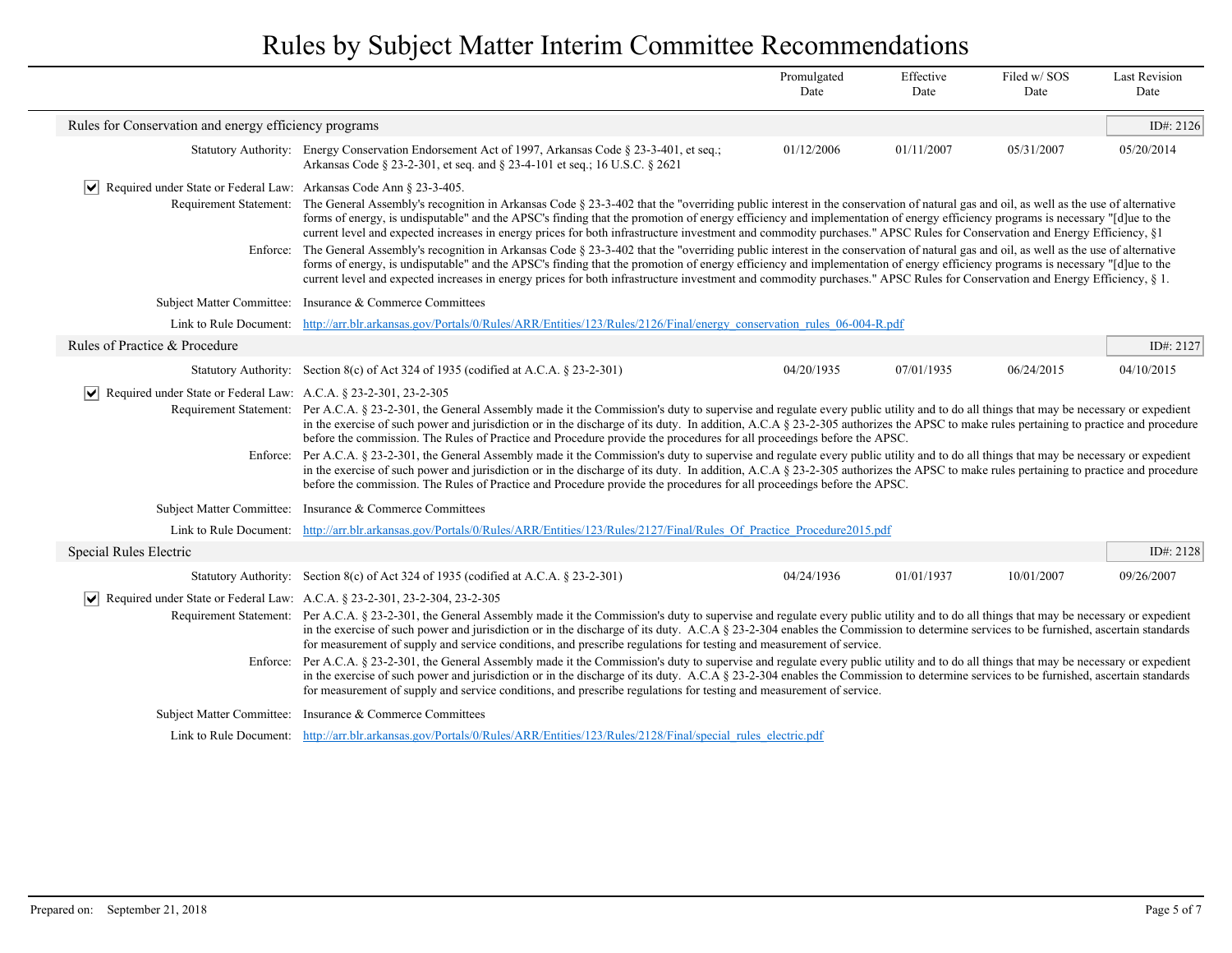|                                                                                     |                                                                                                                                                                                                                                                                                                                                                                                                                                                                                                                                                                                                                                                                                                                                                                                                                                                                                                                                                                                                                                | Promulgated<br>Date                                                                                                                                                                                                                                                                                                                                                                                                                                                                                                  | Effective<br>Date | Filed w/SOS<br>Date | <b>Last Revision</b><br>Date |
|-------------------------------------------------------------------------------------|--------------------------------------------------------------------------------------------------------------------------------------------------------------------------------------------------------------------------------------------------------------------------------------------------------------------------------------------------------------------------------------------------------------------------------------------------------------------------------------------------------------------------------------------------------------------------------------------------------------------------------------------------------------------------------------------------------------------------------------------------------------------------------------------------------------------------------------------------------------------------------------------------------------------------------------------------------------------------------------------------------------------------------|----------------------------------------------------------------------------------------------------------------------------------------------------------------------------------------------------------------------------------------------------------------------------------------------------------------------------------------------------------------------------------------------------------------------------------------------------------------------------------------------------------------------|-------------------|---------------------|------------------------------|
| <b>Special Rules Gas</b>                                                            |                                                                                                                                                                                                                                                                                                                                                                                                                                                                                                                                                                                                                                                                                                                                                                                                                                                                                                                                                                                                                                |                                                                                                                                                                                                                                                                                                                                                                                                                                                                                                                      |                   |                     | ID#: 2129                    |
|                                                                                     | Statutory Authority: Section 8(c) of Act 324 of 1935 (codified at A.C.A. § 23-2-301)                                                                                                                                                                                                                                                                                                                                                                                                                                                                                                                                                                                                                                                                                                                                                                                                                                                                                                                                           | 04/24/1936                                                                                                                                                                                                                                                                                                                                                                                                                                                                                                           | 01/01/1937        | 06/08/1995          | 12/15/1994                   |
| ∣V∣                                                                                 | Required under State or Federal Law: A.C.A. § 23-2-301, 23-2-304, 23-2-305                                                                                                                                                                                                                                                                                                                                                                                                                                                                                                                                                                                                                                                                                                                                                                                                                                                                                                                                                     |                                                                                                                                                                                                                                                                                                                                                                                                                                                                                                                      |                   |                     |                              |
|                                                                                     |                                                                                                                                                                                                                                                                                                                                                                                                                                                                                                                                                                                                                                                                                                                                                                                                                                                                                                                                                                                                                                | Requirement Statement: Per A.C.A. § 23-2-301, the General Assembly made it the Commission's duty to supervise and regulate every public utility and to do all things that may be necessary or expedient<br>in the exercise of such power and jurisdiction or in the discharge of its duty. A.C.A § 23-2-304 enables the Commission to determine services to be furnished, ascertain standards<br>for measurement of supply and service conditions, and prescribe regulations for testing and measurement of service. |                   |                     |                              |
| Enforce:                                                                            | Per A.C.A. § 23-2-301, the General Assembly made it the Commission's duty to supervise and regulate every public utility and to do all things that may be necessary or expedient<br>in the exercise of such power and jurisdiction or in the discharge of its duty. A.C.A § 23-2-304 enables the Commission to determine services to be furnished, ascertain standards<br>for measurement of supply and service conditions, and prescribe regulations for testing and measurement of service.                                                                                                                                                                                                                                                                                                                                                                                                                                                                                                                                  |                                                                                                                                                                                                                                                                                                                                                                                                                                                                                                                      |                   |                     |                              |
|                                                                                     | Subject Matter Committee: Insurance & Commerce Committees                                                                                                                                                                                                                                                                                                                                                                                                                                                                                                                                                                                                                                                                                                                                                                                                                                                                                                                                                                      |                                                                                                                                                                                                                                                                                                                                                                                                                                                                                                                      |                   |                     |                              |
|                                                                                     | Link to Rule Document: http://arr.blr.arkansas.gov/Portals/0/Rules/ARR/Entities/123/Rules/2129/Final/special rules gas.pdf                                                                                                                                                                                                                                                                                                                                                                                                                                                                                                                                                                                                                                                                                                                                                                                                                                                                                                     |                                                                                                                                                                                                                                                                                                                                                                                                                                                                                                                      |                   |                     |                              |
| Special Rules Water                                                                 |                                                                                                                                                                                                                                                                                                                                                                                                                                                                                                                                                                                                                                                                                                                                                                                                                                                                                                                                                                                                                                |                                                                                                                                                                                                                                                                                                                                                                                                                                                                                                                      |                   |                     | ID#: 2130                    |
|                                                                                     | Statutory Authority: Section 8(c) of Act 324 of 1935 (codified at A.C.A. § 23-2-301)                                                                                                                                                                                                                                                                                                                                                                                                                                                                                                                                                                                                                                                                                                                                                                                                                                                                                                                                           | 04/24/1936                                                                                                                                                                                                                                                                                                                                                                                                                                                                                                           | 01/01/1937        | 06/08/1995          | 12/15/1994                   |
| $ \vee $ Required under State or Federal Law: A.C.A. § 23-2-301, 23-2-304, 23-2-305 | Requirement Statement: Per A.C.A. § 23-2-301, the General Assembly made it the Commission's duty to supervise and regulate every public utility and to do all things that may be necessary or expedient<br>in the exercise of such power and jurisdiction or in the discharge of its duty. A.C.A § 23-2-304 enables the Commission to determine services to be furnished, ascertain standards<br>for measurement of supply and service conditions, and prescribe regulations for testing and measurement of service.<br>Enforce: Per A.C.A. § 23-2-301, the General Assembly made it the Commission's duty to supervise and regulate every public utility and to do all things that may be necessary or expedient<br>in the exercise of such power and jurisdiction or in the discharge of its duty. A.C.A § 23-2-304 enables the Commission to determine services to be furnished, ascertain standards<br>for measurement of supply and service conditions, and prescribe regulations for testing and measurement of service. |                                                                                                                                                                                                                                                                                                                                                                                                                                                                                                                      |                   |                     |                              |
| <b>Subject Matter Committee:</b>                                                    | Insurance & Commerce Committees                                                                                                                                                                                                                                                                                                                                                                                                                                                                                                                                                                                                                                                                                                                                                                                                                                                                                                                                                                                                |                                                                                                                                                                                                                                                                                                                                                                                                                                                                                                                      |                   |                     |                              |
|                                                                                     | Link to Rule Document: http://arr.blr.arkansas.gov/Portals/0/Rules/ARR/Entities/123/Rules/2130/Final/special rules water.pdf                                                                                                                                                                                                                                                                                                                                                                                                                                                                                                                                                                                                                                                                                                                                                                                                                                                                                                   |                                                                                                                                                                                                                                                                                                                                                                                                                                                                                                                      |                   |                     |                              |
| <b>Telecommunications Provider Rules</b>                                            |                                                                                                                                                                                                                                                                                                                                                                                                                                                                                                                                                                                                                                                                                                                                                                                                                                                                                                                                                                                                                                |                                                                                                                                                                                                                                                                                                                                                                                                                                                                                                                      |                   |                     | ID#: $2021$                  |
| <b>Statutory Authority:</b>                                                         | Arkansas Code § 23-2-301, et seq. and the Telecommunications Regulatory Reform<br>Act of 2013, § 23-17-401 et seq. (formerly entitled the Telecommunications<br>Regulatory Reform Act of 1997 under Act 77 of 1997).                                                                                                                                                                                                                                                                                                                                                                                                                                                                                                                                                                                                                                                                                                                                                                                                           | 02/06/1997                                                                                                                                                                                                                                                                                                                                                                                                                                                                                                           | 08/01/1997        | 01/20/1998          | 03/26/2012                   |
| $ \vee $ Required under State or Federal Law: Arkansas Code § 23-17-411             | Requirement Statement: Arkansas Code § 23-17-411 mandated the promulgation of rules to implement federally mandated deregulation of the telephone industry.<br>Enforce: Arkansas Code § 23-17-411 mandated the promulgation of rules to implement federally mandated deregulation of the telephone industry.                                                                                                                                                                                                                                                                                                                                                                                                                                                                                                                                                                                                                                                                                                                   |                                                                                                                                                                                                                                                                                                                                                                                                                                                                                                                      |                   |                     |                              |
|                                                                                     | Subject Matter Committee: Insurance & Commerce Committees                                                                                                                                                                                                                                                                                                                                                                                                                                                                                                                                                                                                                                                                                                                                                                                                                                                                                                                                                                      |                                                                                                                                                                                                                                                                                                                                                                                                                                                                                                                      |                   |                     |                              |
|                                                                                     | Link to Rule Document: http://arr.blr.arkansas.gov/Portals/0/Rules/ARR/Entities/123/Rules/2021/Final/telecommunications provider rules.pdf                                                                                                                                                                                                                                                                                                                                                                                                                                                                                                                                                                                                                                                                                                                                                                                                                                                                                     |                                                                                                                                                                                                                                                                                                                                                                                                                                                                                                                      |                   |                     |                              |